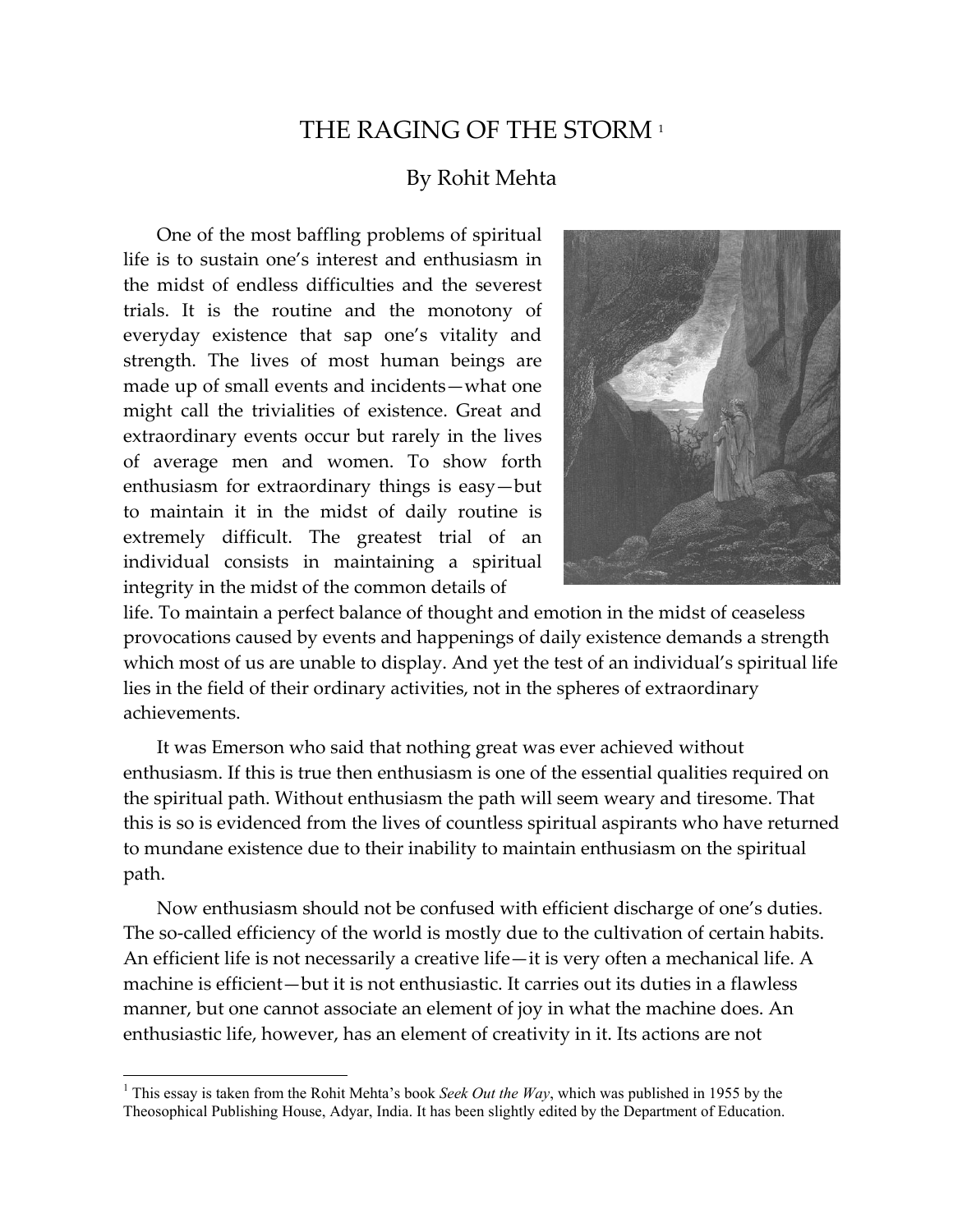stereotyped but bear an individuality of their own.

Enthusiasm for anything arises from a condition of deep interest. Once again, enthusiasm should not be confused with mere excitement, which has no depth in it and therefore cannot sustain itself. It needs to be constantly fed by the sensations of the outer world. But enthusiasm, rooted as it is in deep interest, draws its sustenance from that very depth. The mind that is capable of deep interest knows no moment of dullness and is never deterred by obstacles, however great they may be.

The difficulty with most of us is that we live our lives at a very superficial level our thoughts and emotions are extremely shallow. This tendency towards superficiality is greatly increased in recent times because of an undue emphasis laid on speed. Our civilization is in a state of terrific hurry—although it does not know to



where it is hurrying! A superficial life is in constant need of excitement, be it material or spiritual. There is a continual craving for more and more stimulation, sensation, and entertainment. This demand for more excitement is once again to be seen today at all levels of human existence. Needless to say, a mind that functions at superficial levels can have no deep experiences. Such a mind has only acquaintances; it has no deep friendships. It can dissect and analyze a structure; it cannot comprehend the depths of the indwelling Life. But spirituality is essentially a matter of deep experience. It is the depth of experience that characterizes spirituality and not a particular field of activity. One may be intensely spiritual while in the market place, or one may not be spiritual at all even though dwelling in a temple or shrine.

It is those who live in the shallows that quarrel with the objective conditions of life. They move with a sense of injustice; they have a sense of grievance against the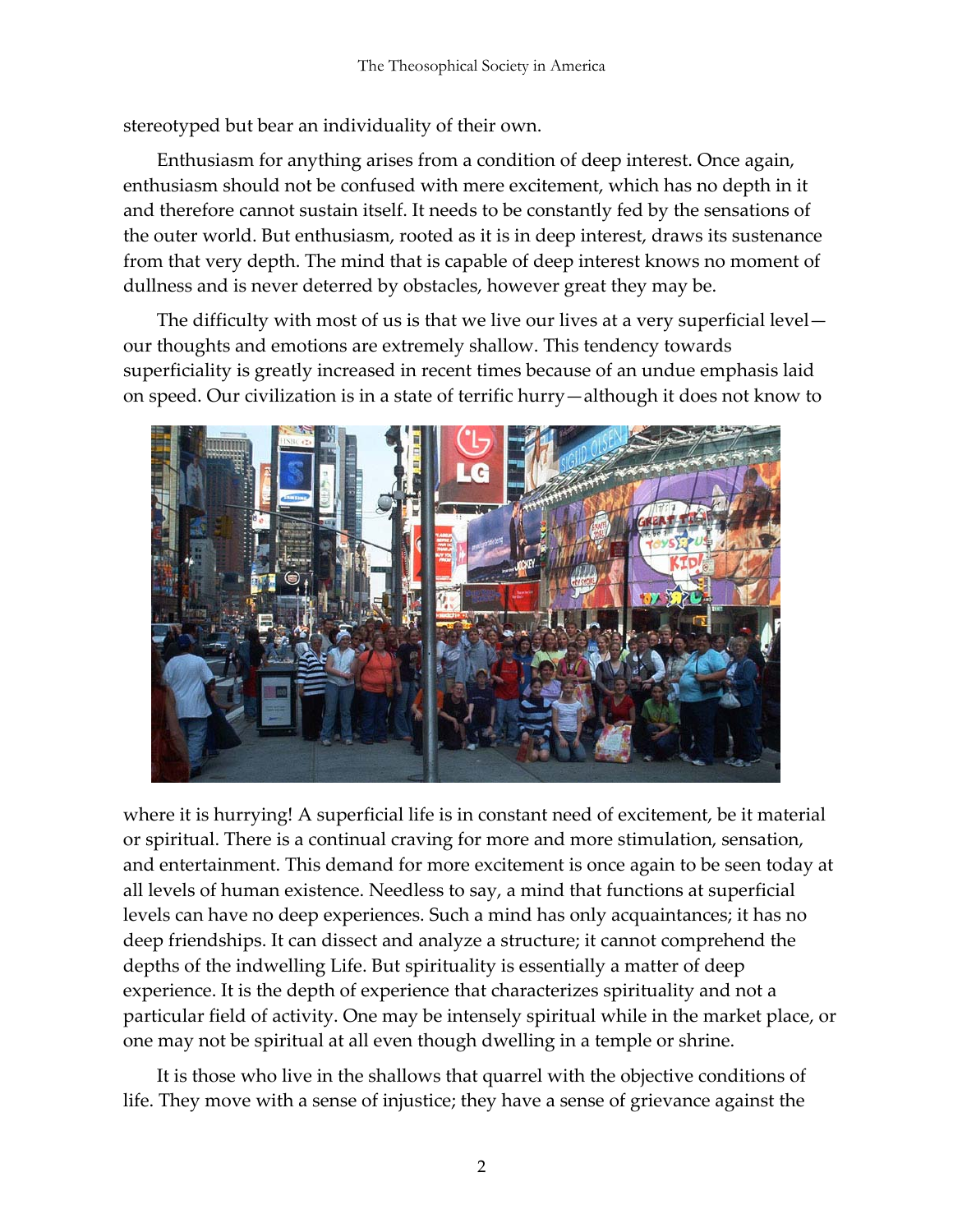Lords of Karma; they feel thwarted by the circumstances in which they have been placed. The surface of water is constantly whipped up even by the passing wind. Humanity struggles to be secure from these constant disturbances by trying to control the wind. To strive for security by attempting to alter the objective conditions of life is to display an immature mind. The mind that is devoid of depth engages itself in such pursuits; it feels restricted by the objective environment, be they of things, persons, or ideas. It is when the mind's contact with life is shallow and superficial that the difficulties of the objective world loom very large.

Kabir, a great Indian mystic, says that it is when deep sleep has not come to the eyes that a person makes a great fuss about the making of the bed and the arranging of the pillows. It is only the dancer who has no dance within her that complains about the stage, the floor, and the make-up. It is when the life within has dried up that objective difficulties seem insurmountable. Thus, it is a lack of deep interest that brings a slowing down of a person's enthusiasm. Such a person is dried up within and seeks renewal from without! No change in the objective condition, no alteration in the setting of Karma, will bring renewal to them so long as they do not enter the very depths of their own being.

Is it possible for human beings to cultivate a deep interest for life? Can interest be created at all—or is it only a gift of Karma? Is spiritual life a matter of mere subjectivism denying all reality to objective conditions? Has the spiritual person not to work at changing objective circumstances? The objective conditions are meant to serve as fields of expression for humanity. Therefore, they do need to be changed and altered from time to time so that they may not cause any restriction to mankind's expressional urges. The objective circumstances, in other words, are instruments of expression. One may alter an instrument, decorate it, but if there is no music within the heart, of what use will that instrument be? Thus music in the heart must precede all activities at changing and polishing the instrument. The change in objective conditions must follow—not precede—the arousing of deep interest. If we expect interest to be aroused as a result of objective changes then we are utterly mistaken. We may be placed in a new setting by the Lords of Karma, and yet, if the mind is dull and insensitive it will not see the beauties of the new environment. If deep interest is there, changes in the objective environment—if necessary—will be brought about in a smooth and silent manner. Even if the setting cannot be changed, the individual of deep interest and enthusiasm will put new life and vitality into the old forms of environment. When there is dance within, the dancer will dance anywhere and impart freshness and vitality to the erstwhile dull and drab setting. Is this not what a poet does with the language that is given to him?

It is the experience of all spiritual mystics that objective difficulties are swept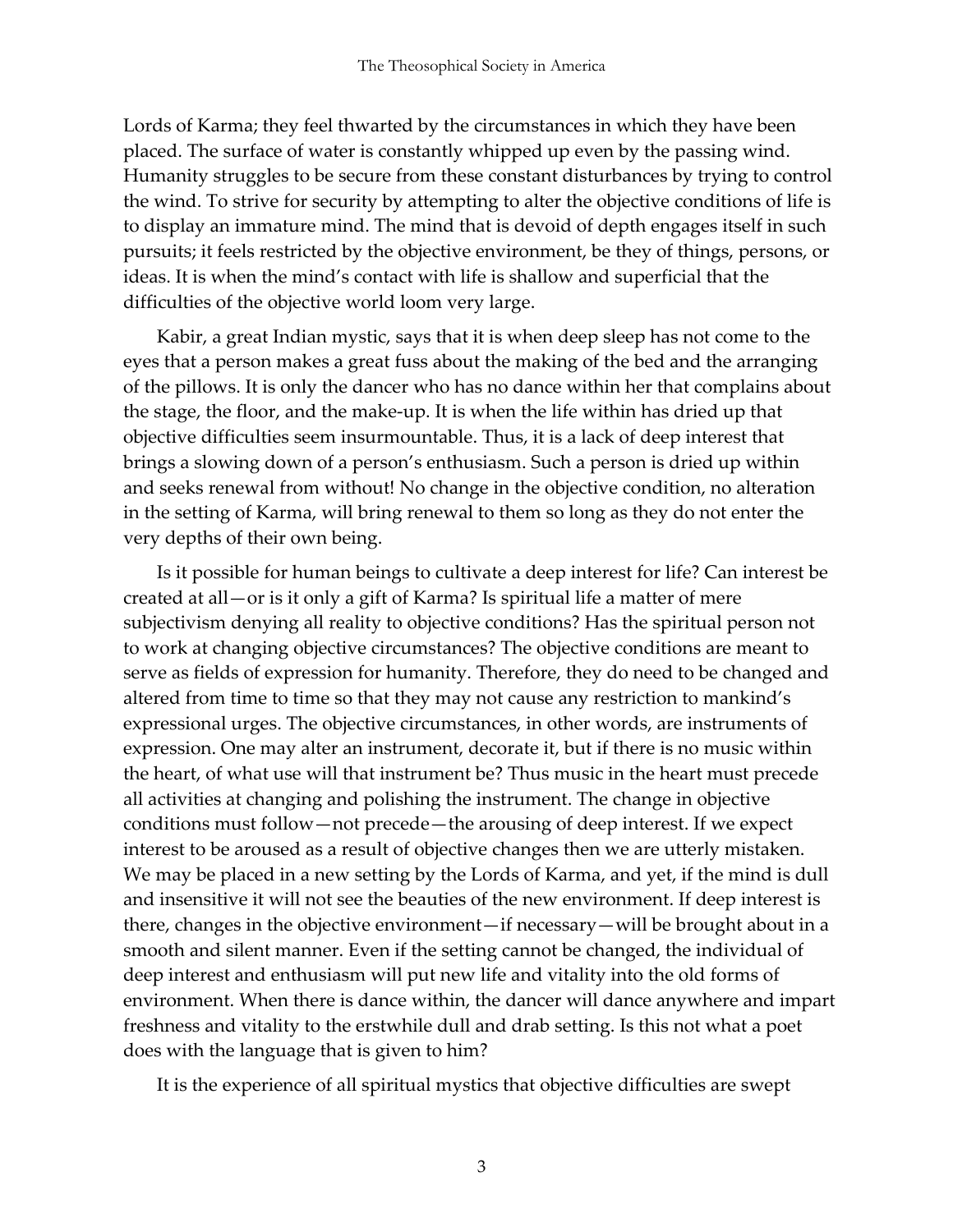away under the impact of enthusiasm born of deep interest. Enthusiasm and deep interest are a joint phenomena—or to put it differently, one is the expression while the other is the source. Enthusiasm arises only in a state of deep interest intrinsically present—not relatively but absolutely present in the subject. It really means that the interest is not about *something*, not in relation to a *particular thing*. It is the state of pure interest, which alone serves as a ground for real enthusiasm. Interest in *something* only produces superficiality because it serves as a tether to the mind. Sensitivity merely to one thing or another is no sensitivity at all, for by the unconscious process of resistance the mind becomes insensitive to other things. A mind that is open only to certain things is a closed mind. And so it is the condition of pure interest, which is essential for the awakening of enthusiasm.

It is the mind that has enormous space in it which is capable of deep interest. The mind that has no space is a shallow or a superficial mind. To have space is to possess a depth in which to receive and to retain the influences and the impulses of life. A shallow mind receives little and therefore gives to life also very little. When the receiving is shallow, the giving is also meager and devoid of all generosity.

Is it possible for one to create a depth in the mind? The lack of depth is indeed the main subjective difficulty causing the objective handicaps to loom very large. There may be an objective heaven but without a subjective depth it will be of no use. The influences of that heaven cannot pour their richness into a mind that is shallow. The practical problem for all spiritual aspirants is, therefore, the creation of this depth or space in the mind. How can the influences of the Master or Truth pour into a mind that has no space in it? If a space could be created in the mind then life will have deep moments of experience every day. Even the daily routine and the small details of life will seem significant with a new light. They will become the stream and the rivulets, bringing rich treasures to be poured into the sea. The sea with its enormous depth will contain them all—and more.

How is this space to be created in the mind so that its contacts with life may be deep and abiding? It should be remembered that it is not by merely increasing one's points of contact with life that this depth can be created. It is not by a quantitative approach but only by a qualitative transformation that a deep contact with life will become possible.

Now to create space in the mind is to have a mind that has no resisting element in it, whether at the conscious or the unconscious level. If the mind resists, it will lose its pliability and therefore become insensitive. In order to understand the depth of the mind, one must observe the deep silence that descends in nature after a heavy storm. The silence that follows a storm can be experienced at the mountain heights or in deep valleys, near the sea or on the plains. When the storm rages it appears as if everything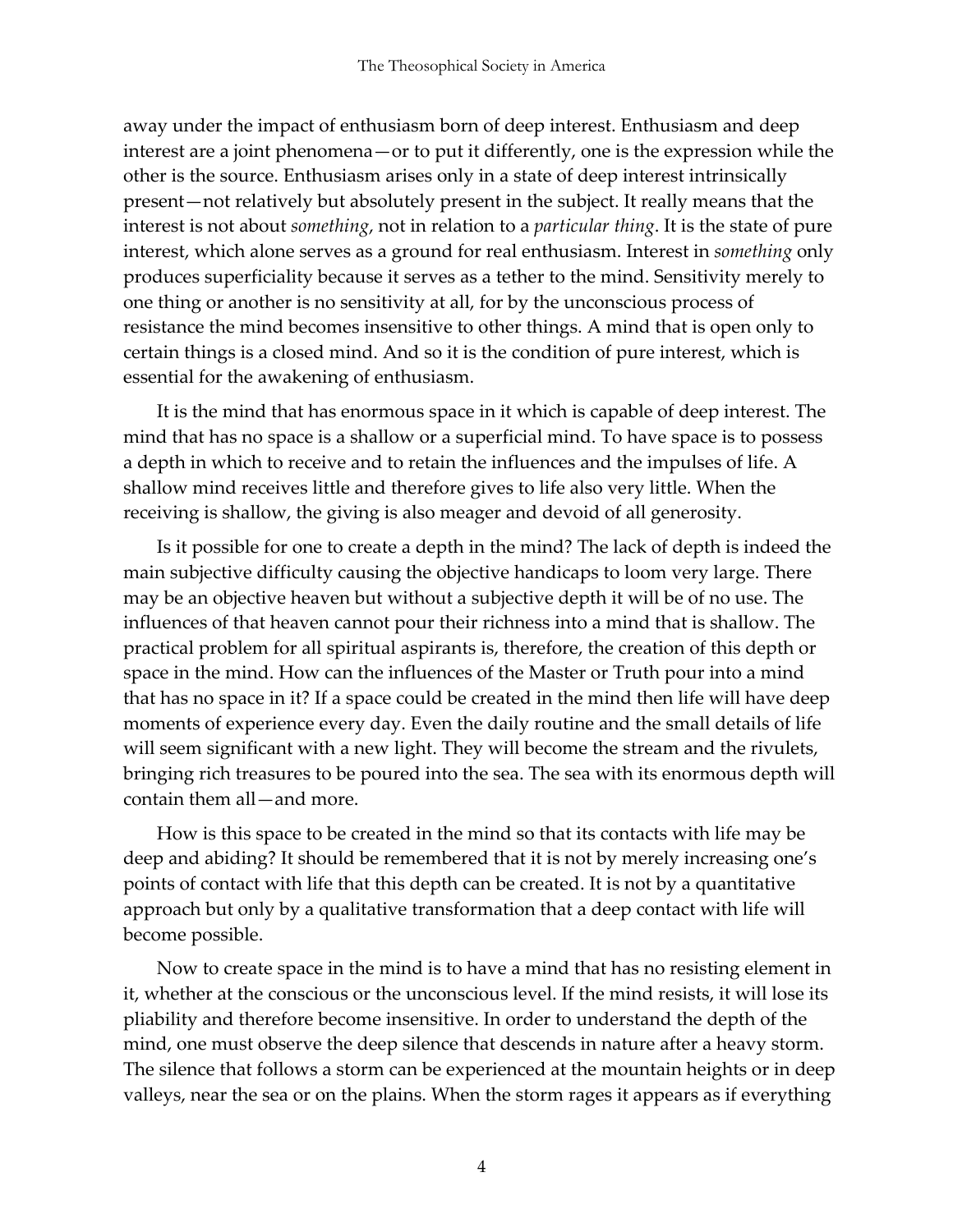will be destroyed under its overwhelming spell. And yet, after the storm there is to be seen a complete cleansing in nature—a purification of the atmosphere—a freshness and a silence that is deep and vibrant. The dead leaves and the branches are swept away and it appears as if a complete renewal of nature has taken place. *Light on the Path* says:

Look for the flower to bloom in the silence that follows the storm; not till then.

It shall grow, it will shoot up, it will make branches and leaves and form buds while the storm continues, while the battle lasts. But not till the whole personality of the man is dissolved and melted—not until it is held by the divine fragment which has created it, as a mere subject for grave experiment and experience—not until the whole nature has yielded and become subject unto its Higher Self can the bloom open.

The opening of the bloom is the deep spiritual experience which comes after the terrific raging of the storm. It is in the storm that the depth of silence is created. The cleansing of nature by the storm is indeed the creation of space. The silence that follows the storm is most significant. The storm so deeply stirs nature that all dead things are cast off and the burden of the past is swept away.

Similarly, the human mind can be renewed only if the burden of its past is carried away and the mind is then rendered lighter and pliable. Deep silence can come to the mind provided it can be deeply stirred. A mind that is placid, casual, indifferent, or unmoved, can never experience the depths and therefore cannot know what renewal is. Such a mind may become excited but it cannot be enthused. A capacity to be stirred or disturbed is a necessary pre-condition for the arousing of interest and enthusiasm. If nothing disturbs a person then there is something fundamentally wrong with them! Fortunately there are some things in life that do disturb us and shake us from our complacency. This is our saving grace! It shows that we are not dead although we may be asleep.

But if disturbances do occasionally disrupt our lives or if storms rage within us, why is it that they do not create depths in our consciousness? Why do they not cleanse our minds? Why are we not renewed after mental and emotional storms? This is because we resist the storms. We interfere with their movements; we want to control them. We are afraid of allowing the storm to work itself through us. We feel we will be destroyed under its impact; we feel we will be swept away under its fearful sway. And so, when psychological storms rage within us, we resist their arrival, and when they come we try to make our way through them.

Now, to try to navigate one's way through a severe storm is fraught with grave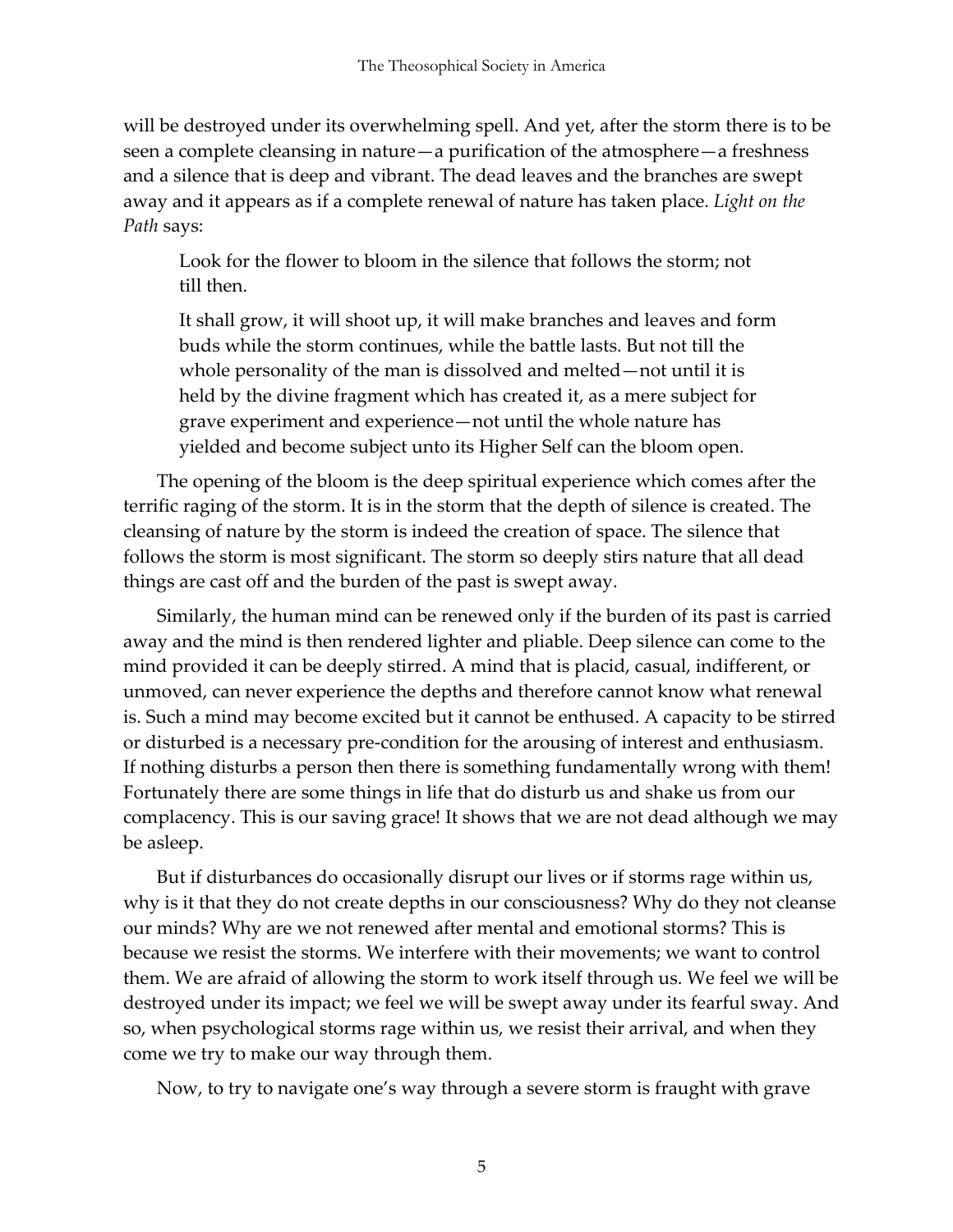dangers. When a storm rages one is apt to become disoriented. In a storm there is the howling of the wind, the raising of the dust, and the uprooting of trees and plants. One is naturally confused in the midst of this violent upheaval, and so whatever steps one takes in this moment of turbulence are bound to lead one to greater confusion. Likewise, in the midst of emotional storms and mental disturbances one must "stay put," as every movement of the confused mind is likely to lead the spiritual pilgrim astray. If the storm is allowed to work itself out—and if no resistance is put forth— then there will be a complete cleansing of the mind; the mind will emerge from the ordeal refreshed and renewed. A new way and a new approach will open before such a mind. And a new way always calls out enthusiasm from within the heart of each human being.

But the question is: Are we to invite storms and disturbances in order to create enthusiasm for life? This remedy seems to be worse than the disease! But what, after all, is a storm or a disturbance? It is obviously a challenge from life. We are disturbed due to these challenges. But since in the river of life new waters come every moment, life is a never-ceasing challenge. There is no moment when life's challenge does not exist. Why do we not find ourselves in a state of alertness, though a challenge must make a person alert and vigilant? If we are surrounded by challenges and if we are not alert and vigilant, are we not sheltering ourselves under a false security?

There is no doubt that life is sending out in a never-ceasing manner challenges from all sides and at various levels. But the mind, through its responses emanating from the spheres of memory, works as a "shock-absorber" with reference to these challenges. It is this activity of the mind that lulls us to sleep. Thus we are prevented from meeting the challenges of life due to the intervention of the mind. The mind is interested in acting as an intermediary because thus alone can it maintain its continuity. We do not even become aware of the challenges of life due to the mediation of the mind. Sometimes the fortifications of the mind collapse because of the overwhelming nature of the challenge, but such instances come rarely in the life of an ordinary person. We are unaware of the challenges of life that come from moment to moment because of the screen that our mind places between the environment and ourselves. Thus the mind keeps us away from a direct contact with life. It is to a stagnant existence that most of us are committed. How can there be enthusiasm in such a stagnant existence?

If the mind could receive the challenges of life without sending out any response from its centers of memory, it would then remain fresh and vital. Even as nature is cleansed by the storms that rage, so will our mind be cleansed by the challenges of life. To receive the challenges of life but not to react to them from the centers of memory is to "stay put" in the midst of a storm—it is to stand still where one is, for any